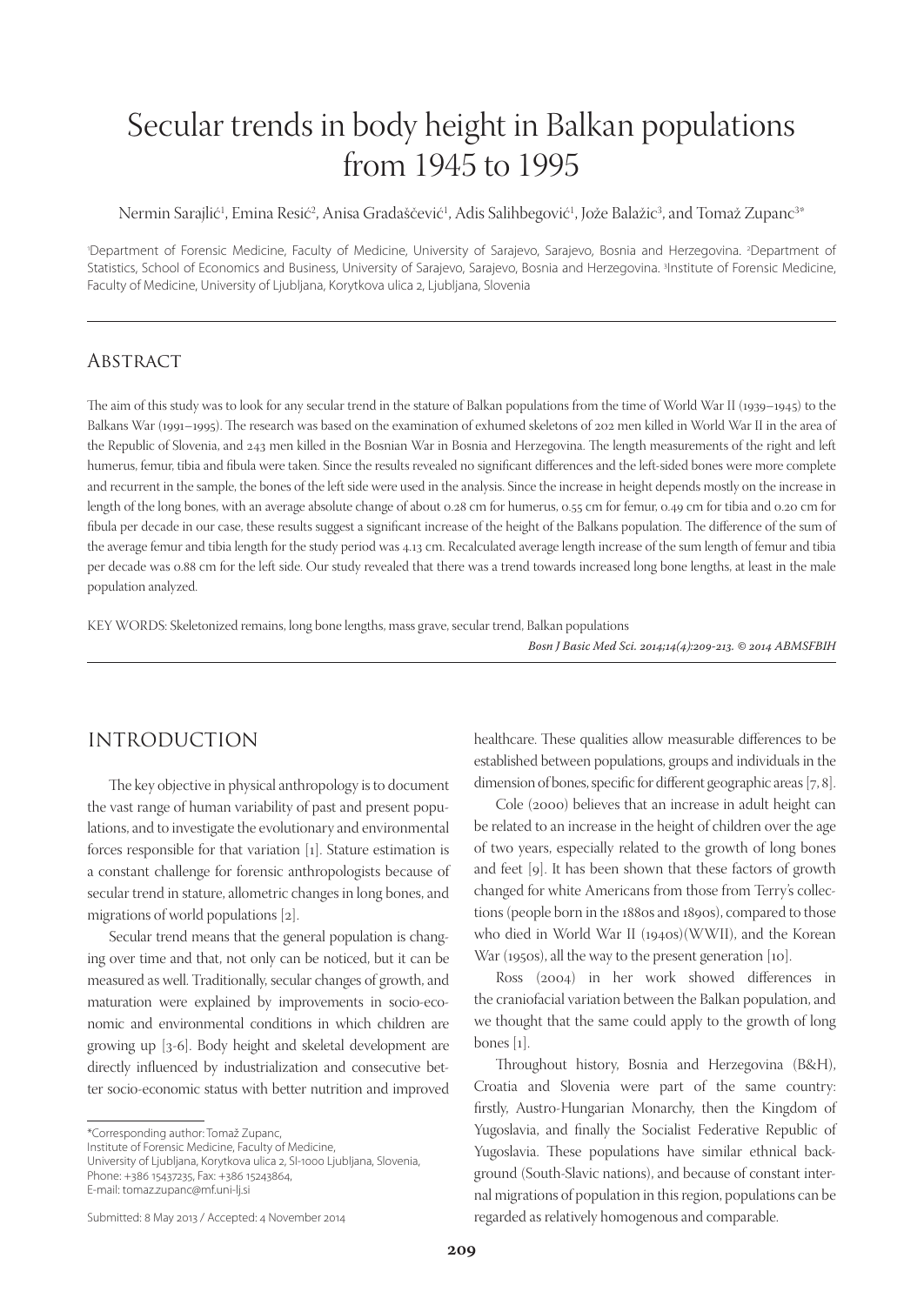The aim of this study was to look for any secular trend in the height of Balkan populations from the time of WWII in the 1940s to the Balkans Wars (BWs) of the 1990s. Ross and Konigsberg (2002) used the data on the Bosnians and Croats exhumed from the BWs of the 1990s, and for reference sample they used data from the literature [11]. Our current study should provide credible representation of different anthropometric dimensions in different populations living in a rather small geographic region based on comparison of bone measurements of Balkan populations from the 1940s to the 1990s and demonstrate that improvements in living and economic circumstances over five decades had an impact on the height of Balkan populations.

## MATERIALS AND METHODS

#### Population selection

The retrospective study was carried out on exhumed and identified skeletal remains of 243 deceased from the territory of B&H, who had disappeared between 1992 and 1993, and 202 exhumed skeletal remains of deceased from the territory of the Republic of Slovenia, who were killed at the end of WWII. The deceased from B&H teritory were not exhumed from a single mass grave, but from about 50 single graves and mass graves, from 1998 till 2000, and the deceased from WWII sample were exhumed from two locations – Zgornja Bistrica (2002) and Laško (2009). In the B&H sample all the deceased were Bosnian males, and sex was determined by DNA analysis. In WWII sample the deceased were males of Slovenian and Croatian nationality [12], and sex was determined by standard method of examination of the pelvis, and by measuring the diameter of the heads of the humerus and femur [13-15].

#### Measurements

The maximum lengths of four long bones from collected skeletons: humerus, femur, tibia and fibula, were measured using osteometric board to the nearest 0.1 cm according to the standards presented by Moore-Jansen et al. [16], and were analyzed by means of descriptive statistics. Osteometric measurements were performed by one author on each side to minimize interpersonal errors. The sample from B&H consisted of the following: 242 left humeri (LH), 198 right humeri (RH), 242 left femurs (LF), 176 right femurs (RF), 241 left tibias (LT), 176 right tibias (RT), 241 left fibulas (LF), 184 right fibulas (RF). The sample from Slovenia consisted of:  $31$  LH,  $24$  RH, 190 LF, 190 RF, 190 LT, 190 RT, 7 LF and 13 RF. Because of the eventual difference in bone lengths between the two sides of the skeleton, the bones were measured on both sides when available.

#### Statistical methods

All numerical variables were tested for normal distribution as criteria for further use of parametric methods. Kolmongorov-Smirnov (KS) test was used on all the analyzed variables, lengths of long bones of the humerus, femur, tibia and fibula of the right or the left side of skeleton, and revealed  $p$  value less than 0.05, which indicates that the assumption of "normality" is not satisfied and that non-parametric tests should be used for the comparison of samples. Since all the data had shown a nonparametric distribution, Mann-Whitney U test for independent samples was used in subsequent statistical analysis. A  $p$  value of 0.05 was considered to be significant and 0.01 to be highly significant. As a statistical software, we used IBM SPSS v. 17.0 (International Business Machines Corporation Statistical Package for the Social Sciences, Chicago, IL, USA) and Microsoft Excel.

## RESULTS

The results of the statistical comparison between lengths of long bones of the left and right side of the body in the tested samples showed that there were no statistically significant differences between separate bones from both sides of the body (for Bosnian war (BW) sample: humerus  $(p=0.318)$ ; femur  $(p=0.310)$ ; tibia  $(p=0.667)$ ; fibula  $(p=0.311)$  and for WWII sample humerus ( $p=0.739$ ); femur ( $p=0.890$ ); tibia ( $p=0.983$ ); fibula (p=0.689).

Since there were no statistically significant differences  $(p>0.05)$  between the lengths of left and right bones in both samples, we decided to compare only bones of the left side, because there were more complete and recurrent in the samples (B&H and WWII). Table 1 presents the results of descriptive statistics parameters for analyzed variables of the left side of the body of observed samples and the results of the comparison of the left side bone lengths between these two samples. The majority of analyzed bones - humerus, tibia and femur - except fibula ( $p$ =0.366), had statistically significant differences in bone length, over the analyzed period. The increase in length for each bone per decade was 0.28 cm for humerus, 0.55 cm for femur, 0.49 cm for tibia, and 0.20 cm for fibula (Figure 1). Overall, the results indicate a significant increase in bone length of humerus ( $p<0.001$ ), femur ( $p<0.001$ ) and tibia  $(p<0.001)$  between Bosnian, Croatian and Slovenian males over a period of 40 years, which could influence the increase in body height.

Taking into account that the length of leg long bones gives the most accurate results for evaluation of stature [17], adding the length of the femur and tibia (F+T) together for each period, and their comparison gives the closest results of the secular growth trend in height over the studied period. In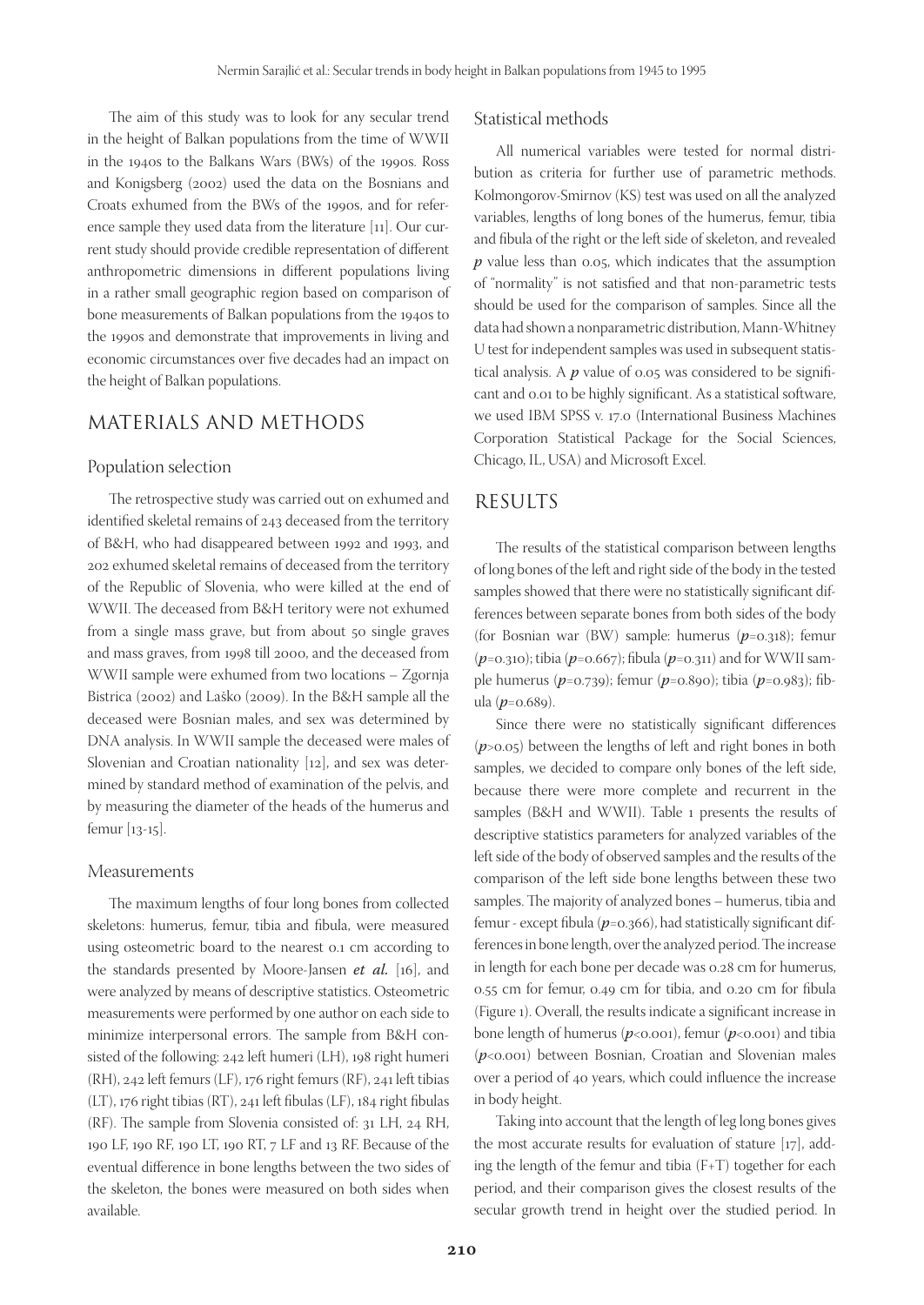Table 2 the differences of the sum of the average  $F+T$  length between the samples for the studied period are presented. There are significant differences  $(p<0.01)$  in the sum of bone lengths (F+T) between the deceased in B&H and in WWII sample. The sample from Bosnia revealed a higher average sum  $(F+T = 4.13 \text{ cm})$  and if calculated per decade being 0.88 cm for the left side.

## DISCUSSION

The Bosnian war in the former Yugoslavia fought from 1991–1995 led to a large number of missing persons, and thus the need for anthropological examination of the exhumed remains. Several studies from these examinations have dealt with the estimation of living stature from the length of long bones [18-21], and while they demonstrated some variation between different parts of the Balkans population, in this study we regarded our two observed populations similar, given that historically they had been part of the same country (or countries), and that there had been much mixing and migrations among them. Therefore, although the observed differences in long bone lengths in different, but yet close Balkan populations in two different time periods, can be in part attributed to population-specific differences, they certainly can indicate the existence of a significant secular trend in height among Balkan populations in forty years period [17]. Namely, most of the

TABLE 1. Descriptive statistics and comparison differences between lengths of the bones on left side of the body for two population samples.

|         |             |     |      | Period N <sup>*</sup> Minimum Maximum Average SD $(\pm)^{**}$ p value |       |      |       |
|---------|-------------|-----|------|-----------------------------------------------------------------------|-------|------|-------|
| Left    | BW          | 242 | 30.0 | 39.0                                                                  | 33.76 | 1.62 | 0.000 |
| humerus | <b>WWII</b> | 31  | 30.0 | 37.0                                                                  | 32.65 | 1.47 |       |
| Left    | BW          | 242 | 42.0 | 53.0                                                                  | 47.40 | 2.22 | 0.000 |
| femur   | <b>WWII</b> | 190 | 37.0 | 52.0                                                                  | 45.21 | 2.43 |       |
| Left    | <b>BW</b>   | 242 | 33.0 | 45.0                                                                  | 38.71 | 2.16 | 0.000 |
| tibia   | WWII        | 190 | 30.0 | 42.0                                                                  | 36.75 | 2.43 |       |
| Left    | BW          | 241 | 33.0 | 44.0                                                                  | 38.35 | 1.99 | 0.366 |
| fibula  | WWII        |     | 34.0 | 41.0                                                                  | 37.57 | 2.37 |       |

The majority of analyzed bones, except fibula, had statistically significant differences ( $p<0.001$ ) in bone length, over the analyzed period. \*N, number of samples; \*\*SD (±), standard deviation; BW, Bosnian war (1992-1995); WWII, World War II; All values are presented in centimeters (cm).

TABLE 2. The differences of the sum of the average femur and tibia length for the left side of the body.

| Period | Left side | Min   | Max   | Mean  | SD(1) | <i>p</i> value |
|--------|-----------|-------|-------|-------|-------|----------------|
| BW     | $F + T$   | 75.00 | 98.00 | 86.09 | 419   | < 0.01         |
| WWII   | $F + T$   | 67.00 | 94.00 | 81.96 | 4.39  |                |

Differences in the sum of the left leg long bone lengths between the deceased in B&H and in WWII sample were found to be significant (p<0.01). BW, Bosnian war (1992-1995); WWII, World War II; F+T, sum of length of femur and tibia; Min, minimum; Max, maximum; SD (±), standard deviation.

people from the WWII sample, killed in WWII, were born in the first three decades of the 20th century, while the majority of those from the B&H sample, killed between 1992 and 1993, were born in 1960s and 1970s.

The present study revealed the existence of a secular trend in the bone length that certainly correlates with height changes of Balkan populations from WWII to the BW. The length of long bones from the left side of the body increased in four decades by approximately 1.12 cm for humerus, 2.19 cm for femur, 1.96 cm for tibia and 0.78 cm for fibula, or per decade 0.28 cm for humerus, 0.55 cm for femur, 0.49 cm for tibia and 0.20 cm for fibula. Besides, it was shown that the average sum of the length of F+T is higher in the sample from Bosnia (dating from the 90's) than in the WWII sample (dating from the 40's). Due to known correlation between the height of a population and the growth of long bones, the observed increase in bone length most probably led to an increase in stature. This emphasizes the need for continuous update of formulas for estimating the height of more recent populations [22]. However, these are different for populations living in different geographical and socio-economic conditions [10], as noted also by Trotter and Gleser (1951) who warned of the danger of using formulas derived from one population on another, without taking into consideration the needful secular trend in the development of a specific population  $[23]$ .

Similar studies on stature estimation determined from limb bone length have been conducted in other parts of the world in recent years although most have shown an increase in population height over time, the rate of increase varying from study to study [6, 24, 25]. Adult height has been increasing over centuries and decades in line with improvements in healthier childhoods, less illness, and longer life spans [26], with a clear increase in length of long bones over decades [25-30]. In Thai



FIGURE 1. Increase in length for each bone on the left side of the body. \*Left humerus length increased for 1.12 cm or 0.28 cm per decade; \*\*Left femur length increased for 2.19 cm or 0.55 cm per decade; +Left tibia length increased for 1.96 cm or 0.49 cm per decade; #Left fibula length increased for 0.78 cm or 0.19 cm per decade.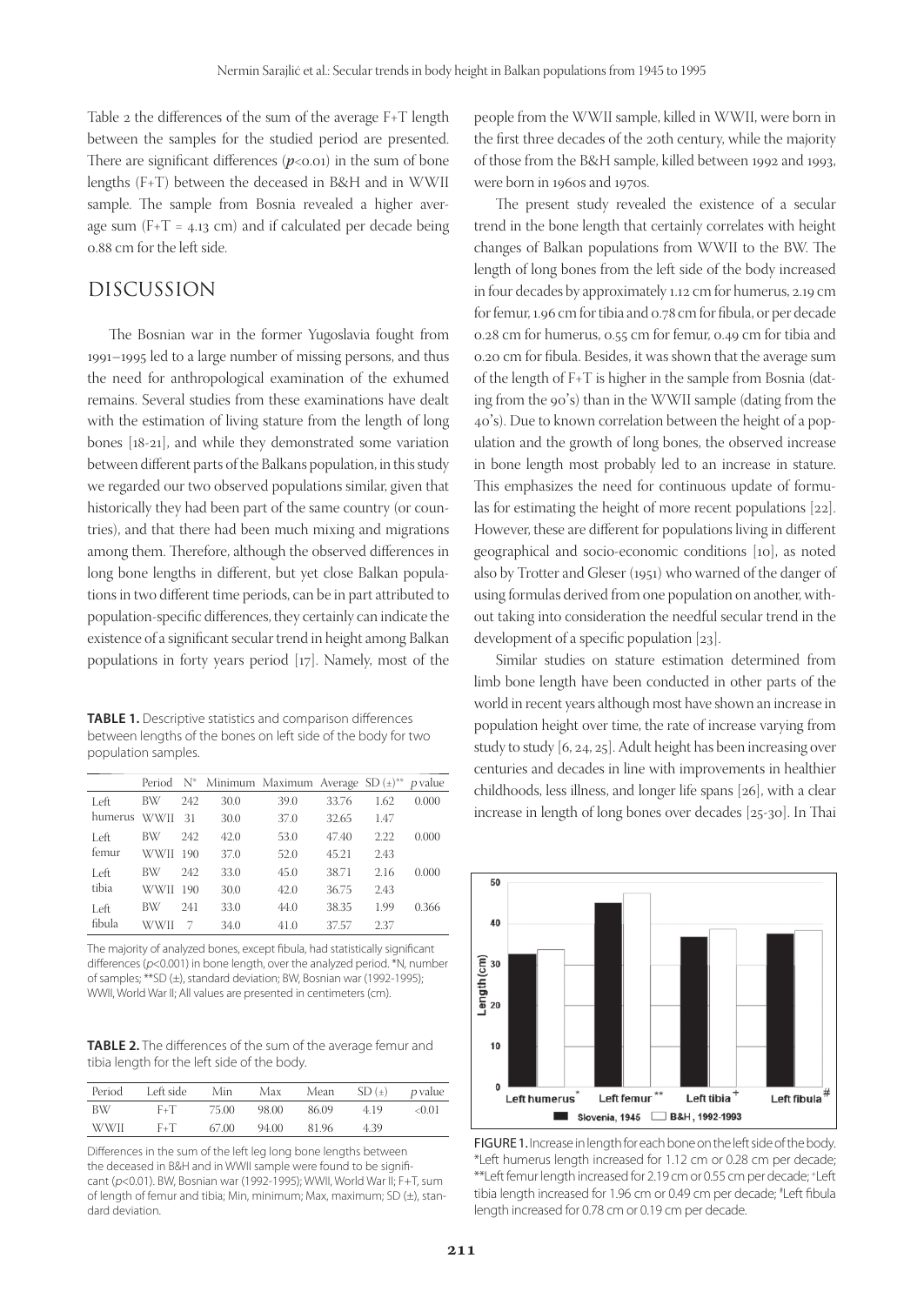population the change in bone size was observed, with a clear increase in length of long bones over a period of a few decades. The lowest increase was for left fibula ( $o.78$  cm) and the largest for right femur (2.41 cm)[25], which is in concordance with our results. With the length of the leg bones being the best indicator of a person's height [25], the increase in the length of femur and tibia allowed the estimation of the increase in height and secular trend for the investigated period. Namely, statistical analysis showed a significant increase in growth of French children (0.8 cm per decade in stature), characterized by increased length of the lower limbs [27]. An overall positive secular trend in height was recorded in urban China between 1985 and 2010, with the average rate being 2.4 cm and 1.7 cm per decade for boys and girls, respectively. Cities with different socio-economic levels had different trends, with the increase in mean stature in large cities being greater than that in moderate size and small cities. The boys and girls in moderate size and small cities showed greater potential for growth in stature [28]. In Italy there was an average increase in height of about 0.97 cm per decade [29]. Similar figure (0.96 cm per decade) was determined for Turkish males from the period of 1884 to 2006 [30].

Depending on their socio-economic, bio-cultural status [29-31], and impact of war [32], population groups throughout the world have shown different secular trends in stature over the past century [29-32]. Steckel (2004) reported that the average stature in certain developed countries such as the UK, USA, Sweden, France, and Australia began to increase with the industrialization of the 19th century, with or without transient decreases beforehand, whereas the stature of the German population remained the same, with minor fluctuations, until the beginning of the 20th century [33]. De Beer (2004) reported a sharp increase in the height of the Dutch population over the second half of the 19th century, with further progress continuing into the second half of the 20th century [34]. On the other hand, in Portugal, the mean stature began to increase relatively late, in the middle of the 20th century [35].

It is assumed that socio-economic and bio-cultural factors play an important role in the increase in height of the general population. This could equally explain the results of the present study. Most of people exhumed from B&H were born in the 1960s and 1970s, which coincides with probably the most successful time period in the former Yugoslavia, in terms of social, economic, educational and cultural achievement. This brought a significant improvement in quality of life compared to previous (and unfortunately future) generations, which, amongst other things, could have produced an increase in body height.

Further research is needed to determine the situation in female population, and bring a conclusion which could be applied to the entire population.

## CONCLUSIONS

This is the first survey of this kind related to the Balkans region, and besides simply demonstrating the increasing height of the population, it also highlights a trend of long bones length increase among males in the region. Such an overall positive secular growth trend could be related to industrialization and socio-economic progress.

# DECLARATION OF INTERESTS

The authors declare no conflict of interests.

## REFERENCES

- [1] Ross AH. Regional isolation in the Balkan region: an analysis of craniofacial variation. Am J Phys Anthropol 2004; 124(1): 73-80. http:// dx.doi.org/10.1002/ajpa.10339.
- [2] Menezes RG, Nagesh KR, Monteiro FN, Kumar GP, Kanchan T, Uysal S et al. Estimation of stature from the length of the sternum in South Indian females. J Forensic Leg Med 2011; 18(6): 242-245. http://dx.doi.org/10.1016/j.jflm.2011.04.004.
- [3] Malina MR. Secular trends in growth, maturation and physical performance: a review. Anthropol Rev 2004; 67: 3-31.
- [4] Danubio ME, Sanna E. Secular changes in human biological variables in Western Countries: an upadate review and synthesis. J Anthropol Sci 2008; 86: 91-112.
- [5] Bubas M, Milosević M, Delić-Brkljacić D, Zahariev-Vuksinić K. Tracking variability: recent anthropometric data for Croatian population and comparison with other world populations. Coll Antropol 2012; 36(2): 585-592.
- [6] Shin DH, Oh CS, Kim YS, Hwang YI. Ancient-to-modern secular changes in Korean stature. Am J Phys Anthropol 2012; 147(3): 433– 442. http://dx.doi.org/10.1002/ajpa.22011.
- [7] de Beer H. Observations on the history of Dutch physical stature from the late-Middle Ages to the present. Econ Hum Biol 2004; 2(1): 45–55. http://dx.doi.org/10.1016/j.ehb.2003.11.001.
- [8] Krishan K. Anthropometry in forensic medicine and forensic science-forensic anthropometry. The Internet Journal of Forensic Science, 2007; (2)1. http://archive.ispub.com/journal/the-internet-journal-of-forensic-science/volume-2-number-1/anthropometry-in-forensic-medicine-and-forensic-science-forensic-anthropometry.html#sthash.5BuTBr1u.dpbs (accessed April 2, 2013).
- [9] Cole TJ. Secular trends in growth. Proc Nutr Soc 2000; 59(2): 317-324. http://dx.doi.org/10.1017/S0029665100000355
- [10] Trotter M, Gleser G. A re-evaluation of estimation of stature based on measurements of stature taken during life and long-bones after death. Am J Phys Anthropo. 1958; 16: 79-123. http://dx.doi. org/10.1002/ajpa.1330160106.
- [11] Ross AH, Konigsberg LW. New formulae for estimating stature in the Balkans. J Forensic Sci 2002; 47(1): 165–167.
- [12] Ferenc M. Topografija evidentiranih grobišč (Topography of recorded mass graves). In; Dežman J (ed). Poročilo Komisije Vlade Republike Slovenije za reševanje prikritih grobišč (Report of the Commission of the Government of the Republic of Slovenia for recognition of hidden graves) 2005-2008. Ljubljana: Družina d.o.o.; 2008, pp. 7-42.
- [13] Šlaus M, Strinović, Škavić J, Petrovečki V. Discriminant function sexing of fragmentary and complete for: standards for contemporary Croatia. J Forensic Sci 2003; 48(3): 509-512.
- [14] Iscan MY, Loth R, King CA, Shilai D, Yoshino M. Sexual dimorphism in the humerus: a comparative analysis of Chinese, Japanese and Thais. Forensic Sci Int 1998; 98(1-2): 17-29. http://dx.doi. org/10.1016/S0379-0738(98)00119-4.